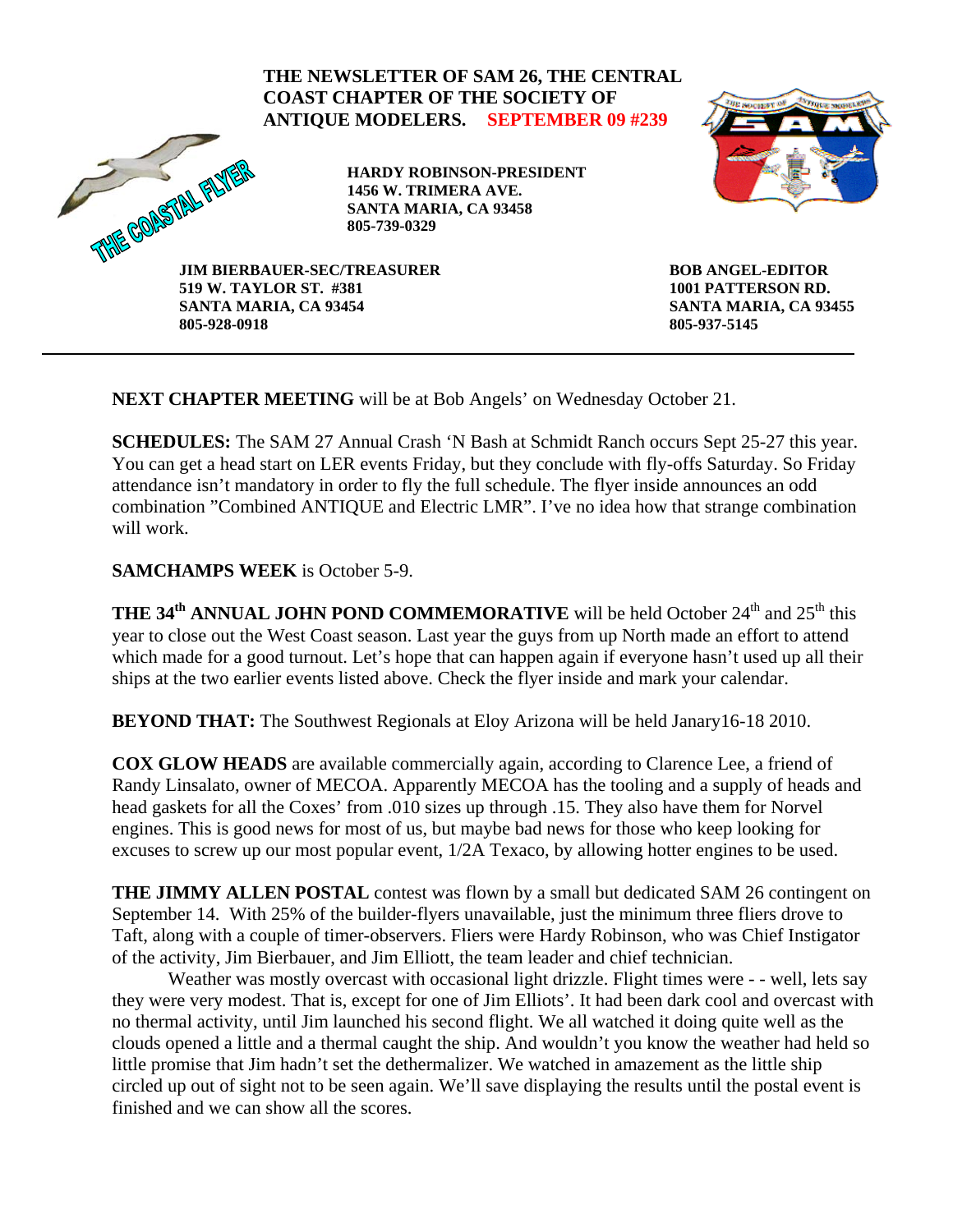**Invitation** 

## **34th Annual SAM 27 Crash & Bash Schmidt Ranch, Elk Grove, California 2009 September 25, 26, 27 AMA Sanction #09-0824 with \$1000 Added Pur\$e**

#### **First Place MUGS and CASH PRIZE\$**

**All Flying Event Entry Fees will be \$5 each, no maximum. All flying events will be RC and presented in accordance with the 2006 SAM Rulebook EXCEPT Old Time Glider, Commemorative, and Speed 400 LMR.**

> **Schedule of LER Events FRIDAY, September 25, 3 PM – 6 PM and SATURDAY, September 26, 8 AM – 6 PM A, B, C, Ignition LER and A, B, C Glow LER Combined ANTIQUE and Electric LMR Ohlsson 23 and Ohlsson Sideport Saturday Noon Lunch \$5 Flyoffs begin Saturday at 2 PM**

**Schedule of ENDURANCE Events SUNDAY, September 27, 8 AM – 3 PM ½ A Texaco, ½ A Scale, Class A Texaco, TEXACO, Brown Junior LER and Texaco, Electric Texaco, Speed 400 LMR Old Time Glider - 10 AM Sunday Noon Lunch \$5 Flyoffs begin Sunday at 2 PM** 

**Schedule of Additional SPECIAL Events Friday Night TACO Buffet \$5, 6 till 8 PM, reservations call (916) 684-2265 NEW Commemorative Event – Any Champs Commemorative Model (Pacer, Mercury, D-VIII, Record Hound, Trenton Terror, Dodger, etc.) Launch flights all weekend, score glide time only, no max, best flight wins. SAM Sweethearts Happy Hour - 5 PM Saturday Robert's TRI-TIP Banquet with Napa Wines \$15 - 6 PM Saturday Raffle Drawing at 3 PM Sunday, Tickets 6 for \$5 Grand Prize – Fred Emmert's Full Size RC Silk Covered MISS AMERICA** 

**Directions to Schmidt Ranch : Traveling south on I-5, exit Hood Franklin Road, turn left (east) over overpass, turn right (south) on Franklin Blvd (J8). Traveling north on I-5, exit Twin Cities Road, turn right (east), turn left (north) on Franklin Blvd (J8). Camping OK, NO hookups.** 

**Nearby Motels: Best Western John Jay Inn, 15 Massie Court, Sacramento (916) 689-4425; Motel 6, Mack Road at 99 Sacramento (916) 689-9141; Motel 6, 7407 Elsie Ave. Sacramento (916) 689-6555; Holiday Inn Express, 620 Lincoln Way, Galt (209) 745-9500.**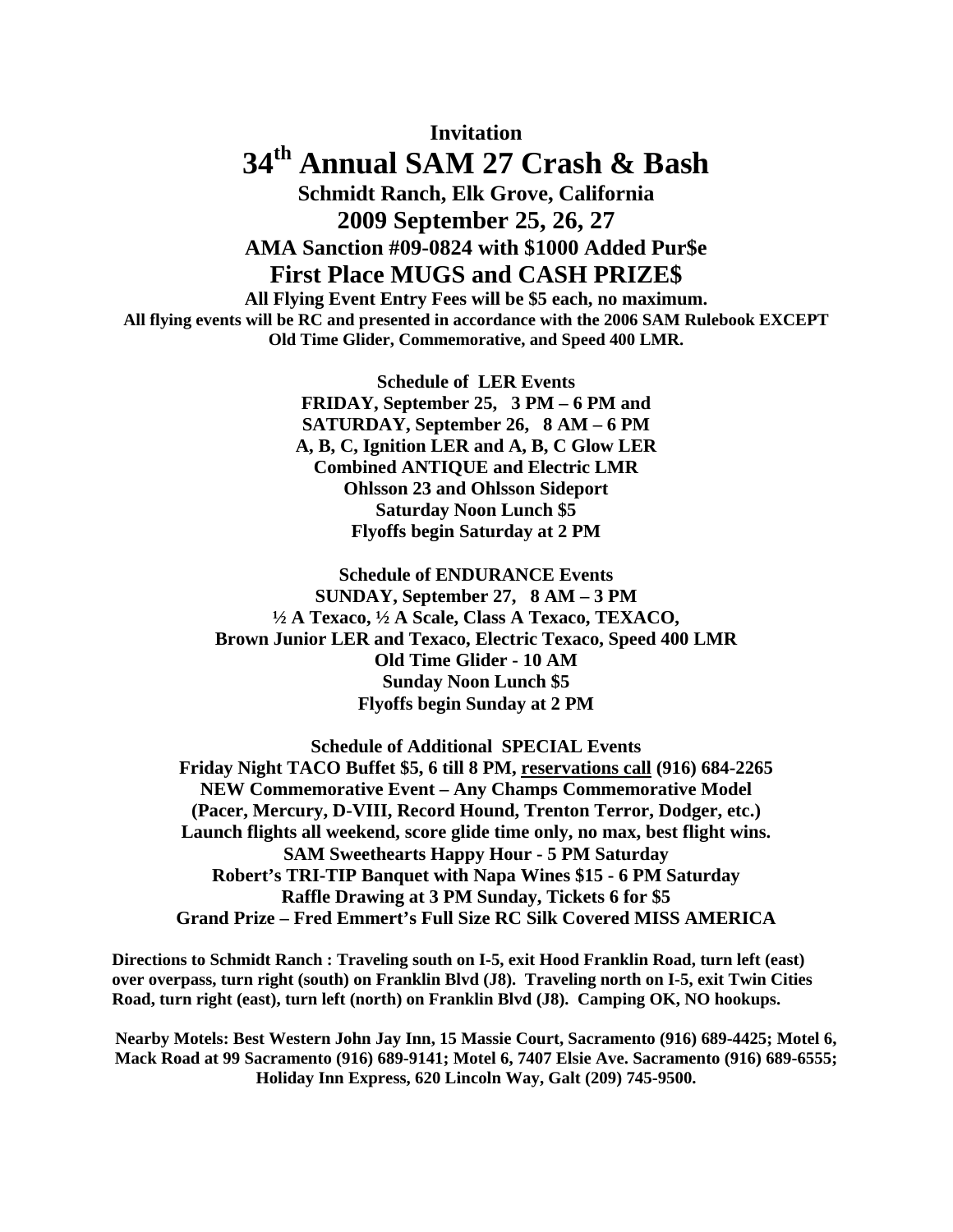**COMPUTER CRASH OF THE MONTH:** We've slowed down on this feature because we've run through most of the basic ways to crash using computer radios. But if this one looks like a repeat, bear with me and look more closely. It's a *new way* to perform the single most popular crash, that of programming the wrong model into the transmitter. If you're not yet flying a computer radio, you can skip this page, because you'll have to find some other way to make your model bite the dirt.

The incident occurred just last Saturday at our regular flying session at Drum Canyon Farm. The pilot was using his first computer radio, one of the popular Futaba 6EX 2.4GHz's. After a slightly erratic takeoff, most of the flight went OK until the pilot decided to make a trim change in mid air. The ship headed down and crashed heavily.

The pilot looked at his transmitter and announced "Here's the problem. I'm flying ship number one and the computer screen shows ship Number 6." While the pieces were being collected, I compared the transmitters' settings between ship #1 and #6. Each of the servos for ship #1 was set for normal rotation while each of the settings for ship #6 was reversed. There's no way the ship would have been controllable through most of the flight with reversed servos, so the change between #1 and #6 models had to have occurred during the in-flight trim adjustment just before the crash.

**Here's what happened**: The pilot said he'd checked that model #1 was properly entered before takeoff. But while in the air he'd entered programming mode to try to make an elevator trim adjustment. That's when the crash occurred.

When he showed us the transmitter after the crash, the #6 for model 6 was flashing in the lower right corner of the screen. That indicates the transmitter was still in the programming mode, not normal flight mode. While in that mode, he must have pressed the input lever down, which would have changed model #1 to model #6 because there are only 6 model numbers and #1 will loop backwards directly to #6. With all servos now reversed a crash was inevitable. **PREVENTING THESE PROBLEMS:** This information refers specifically to the Futaba 6EX.

but much is also applicable to other computer radios.

- 1. Never try to make a programming change in mid flight. We had a similar occurrence and crash last year when a programming change was attempted in flight. There are just too many details to do this successfully. You can't fly, watch a computer screen and maybe refer to a manual all at the same time!
- 2. Needed trim changes can be made in the programming mode, **but:** during flight they can and should be made only with the trim levers. Trim changes with the trim levers are the one change that can be made without being in program mode. And fortunately you can't easily get into programming mode by accident. You'd have to work at it.
- 3. Learn to recognize the flight ready screen. When you switch on, the transmitter will always be in this mode, never in programming mode. You should always see your correct pre-programmed model name and/or number in the upper left corner. A small "A" (for aircraft) should appear below that, but most importantly, you should see a voltage reading (followed by a small V) in the lower right corner. And it should read more than 9.8 volts before flying. Any other pattern or anything flashing is a warning that you're in programming mode. You move out of programming mode to normal flying mode by pressing both the mode and select switches simultaneously. Or in an emergency, you can just switch off and on again to escape the programming mode.
- 4. Avoid touching those switches, levers, and buttons while flying. It's easy to press on a trim button unknowingly and come up with a bad result. EPA, or End Point Adjustment allows us to get lazy and not make a proper mechanical correction when there's too much control throw. If you were to start with 60% EPA and accidentally lean on the trim button, it will drive that servo to 120% and probably an out of control condition. Also, using EPA to shorten large control movements puts unnecessary strain on the servos.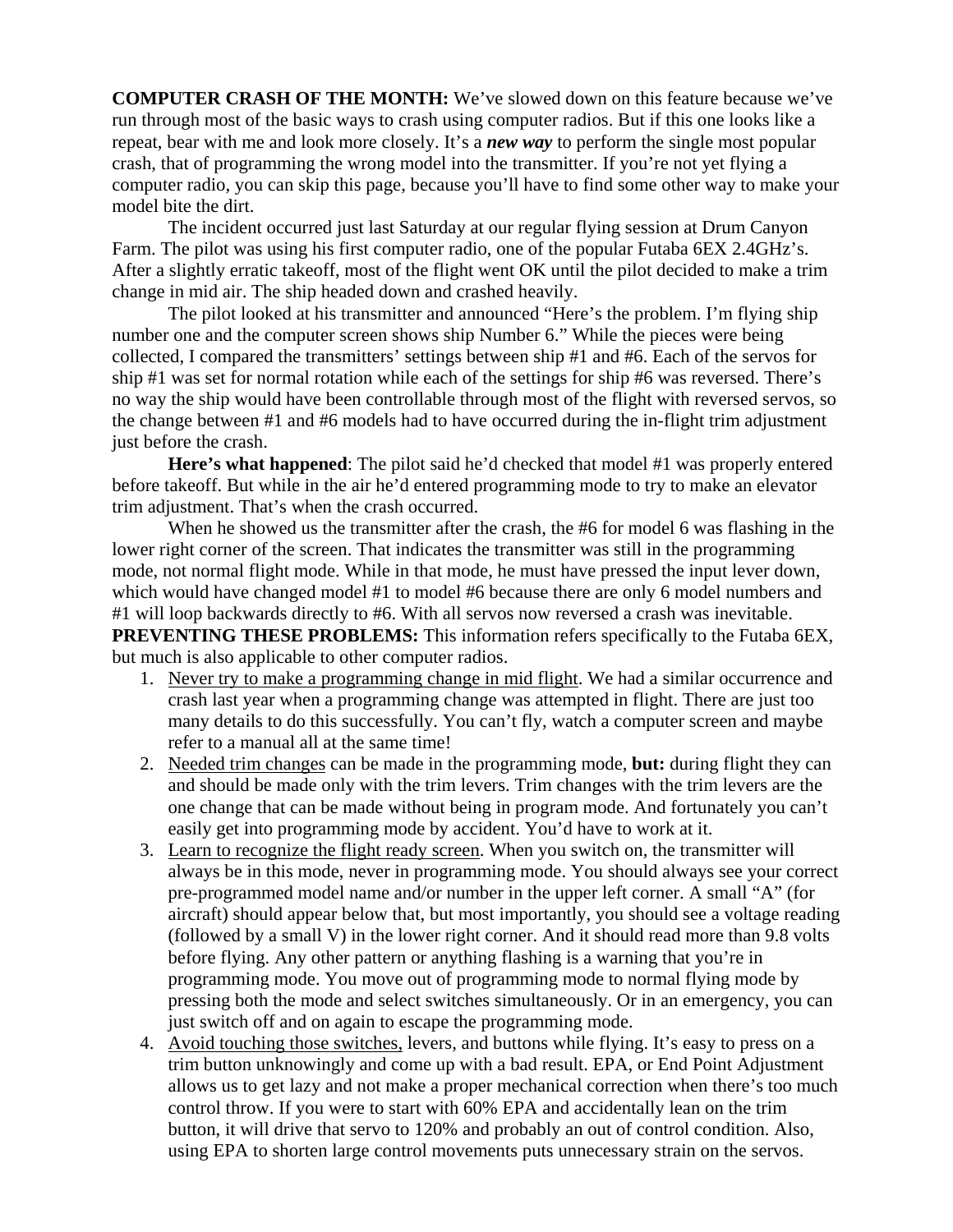# 34th ANNUAL JOHN POND COMMEMORATIVE

### **OLD TIME RC CONTEST**

 **Sponsored by SAM 26, the Central Coast Chapter** Taft California, October 24 & 25 2009

SATURDAY: Class A ignition SUNDAY: Class A glow Speed 400

Class B glow Class B ignition Class C ignition Class C glow Texaco Antique combined Electric Texaco 1/2A Texaco Ohlsson Sideport 1/2A Scale O/T Glider Brown Jr. LER SOS Electric LMR

 AWARDS: Through third place in each event, plus the John Pond perpetual Sweepstakes trophy based on all events flown. And the Perpetual Texaco trophy will go to the high time in Texaco.

ENTRY FEES, despite inflation, remain at a mere \$6 per event, with a \$36 maximum if Paid on initial entry.

RULES: SAM and AMA rules for 2009 will be followed with reasonable regularity.

SCHEDULE: Registration opens 8:00 A.M. both days. Pilot briefing 9 A.M. Saturday, 8:30 Sunday, with flying immediately after. Last takeoff 4 P.M. Sat., 3 P.M. Sun.

BANQUET: Saturday 7 P.M. at the Ranch House, 200 Kern St. near the Caprice motel. Order off the menu. Saturday's awards will be presented.

CHECK with the C.D. mid week before the contest regarding the event. No problems are anticipated, but it's always a good idea before traveling. And remember if there are weather problems where you live, Taft sits in a unique little weather zone of its own. Over the years we've never lost more than 2 or 3 flying hours to wind, rain etc. on any weekend. OHLSSON SIDEPORT will use a 45 second run time for all engines.

C.D. Bob Angel Ass't. C.D. Dick Fischer 805-937-5145 805-489-4078

 1001 Patterson Rd. 215 Arabian Way Santa Maria, CA 93455 Arroyo Grande, CA 93420 samrcflier@verizon.net dickfischer@mac.com



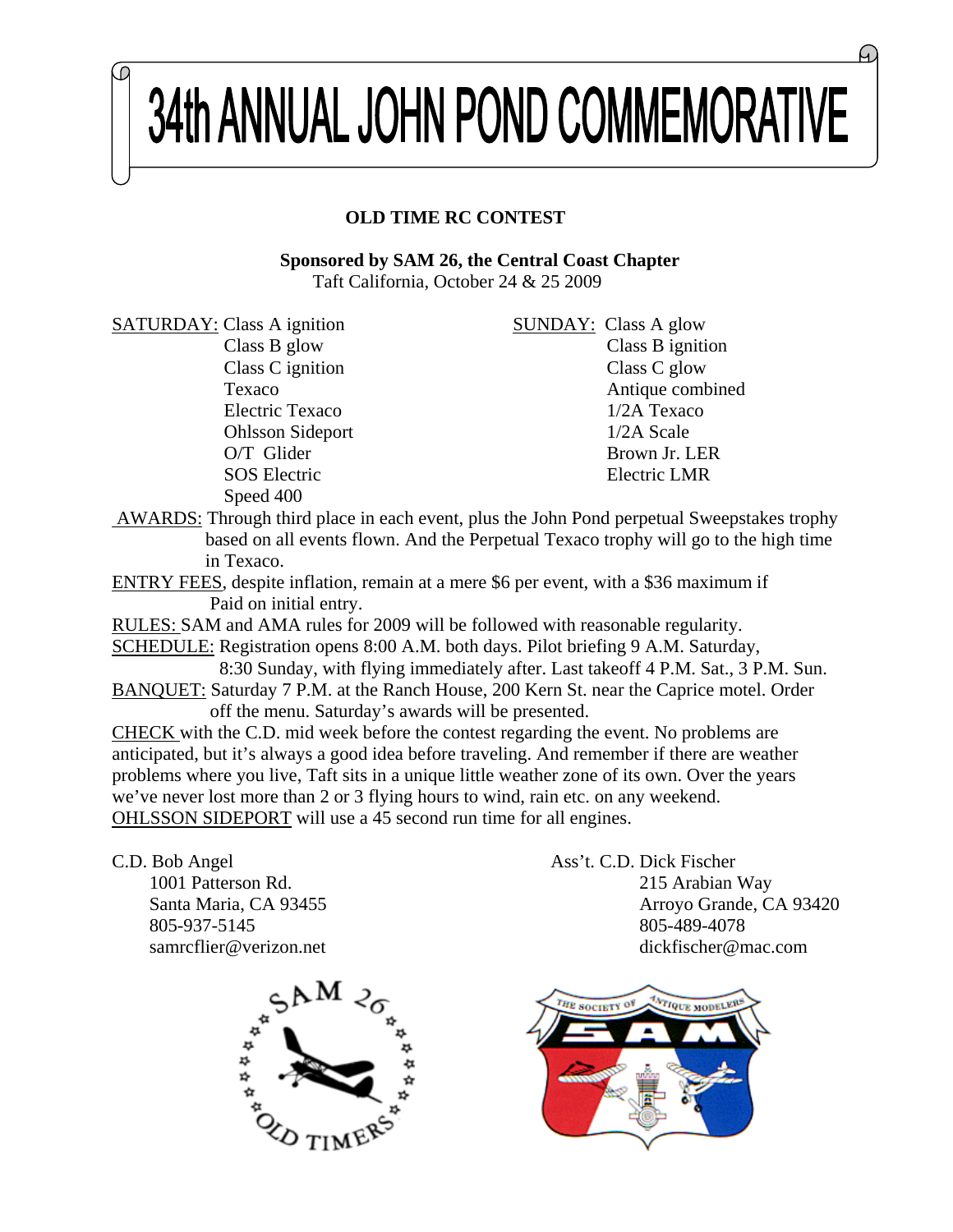**FROZEN UP ENGINES** are often found among our treasurers. Unless an engine is treated properly before storage, the odds are that it will be stuck and immovable months or maybe years later. Incidentally, a gas 'n oil mix using plain old motor oil does a fair job of keeping things free during storage. You can even run a four stroke glow engine on this mix before putting it away. That will insure that all the corrosive alcohol etc. is flushed out.

I've used and heard about all kinds of techniques and miracle liquids that soak right into the cracks and crevices and free up an engine. I have yet to find one of these suggestions that will work on the really tough cases. A penetrant would have to move through as much as an inch or more of congealed fuel residue to loosen a badly frozen engine. Most of the easier cases can usually be solved with almost any type fine lube or penetrant, plus applied heat from a heat gun. You first put any good light oil in all the places you can open up and reach. Put on a prop, don a heavy glove and apply the heat to the case. Put just enough torque on the prop so as not to break anything, and when the prop finally moves any at all, you're home free.

Soaking overnight in lacquer thinner is often recommended, but I've never had much luck with that. Other recommended soaks are wd-40, penetrating oil, Kroil, Mouse Milk, PB Blaster, brake cleaner, anti-freeze, Evapo-Rust, and more of the fuel that was last used in the engine. (Continued next page).

.



Believe it or not you're looking at an electric RC model of a stork. It was built in Germany using a complex geodesic internal framework. The motor is up front and a long drive shaft extends to the rear propeller. That prop folds back during glide to become the storks' legs which normally trail behind in flight just as you see in the picture.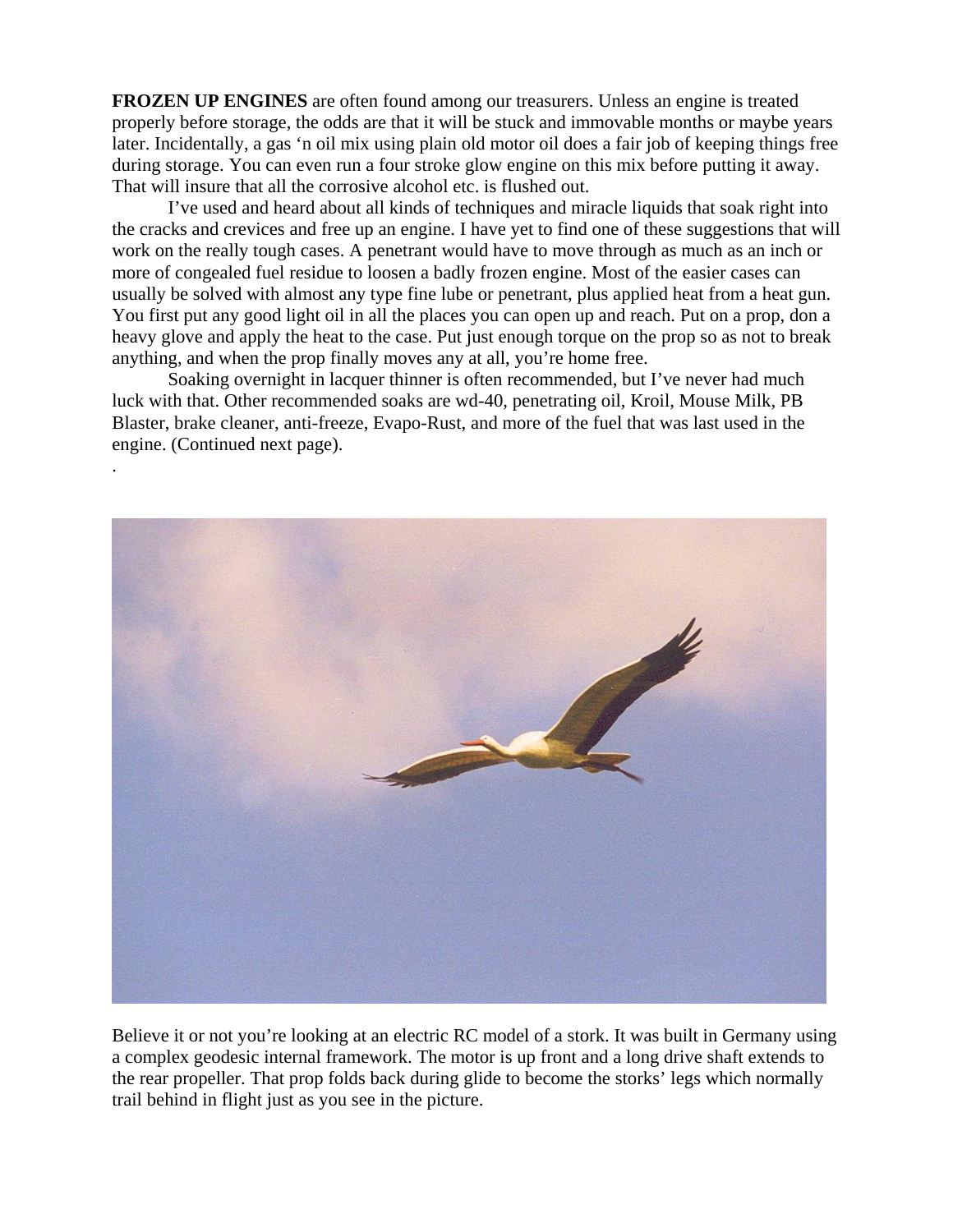**FROZEN ENGINES CONTINUED.** For the slightly tougher cases, overnight or longer in a heated crock pot usually does the job. Automotive anti-freeze is usually recommended for this. I've also found cooking oil works well, and is less likely to harm finishes.

And Gerald Martin says he recently freed up a small diesel using Hoppes Bench Rest #9, available at gun stores. Gerry says it's a high grade penetrant-lubricant. But a recent suggestion came across on SAM Talk, which solved a really tough case where most of the above had failed.

The subject was an Ohlsson engine whose owner had tried several of the tricks mentioned without success. Among his problems was actual rust binding up the piston-cylinder assembly. The suggestion he received would only work when the piston is stuck high enough to close the exhaust port. The idea is to remove the spark plug, fill the combustion chamber with light oil and re-seal with the plug. Then heat the cylinder with a heat gun, so that the expanding oil starts the piston on that initial move. An oven would work for you heat gun-less silk and dopers.

That treatment was successful. But there was some comment that the treatment might blow the Ohlsson cylinder loose where it's staked on to the case. This sometimes happens to running Ohlssons, especially those where George Tallent has raised the compression over stock. But that didn't happen in this case, because the pressure is only inside the combustion chamber between the piston and the blind cylinder bore.



**TANDY'S SAILPLANE:** Tandy walker has just completed this magnificent Sailplane for the upcoming Sam Champs. He's been working steadily on it for over ten months, and posting daily reports on the internet. The reports each include up to a half dozen clear photos and complete narrative of each step. Tandy puts more detail and time into jigs and alignment fixtures than many of us spend on a complete airplane. He shares all setbacks and re-works any detail that's less than perfect. Power is a reproduction McCoy 60 from Aero Electric. It should give the Bombers some serious competition. His entire series of reports will probably be available on the SAM web site. It's required reading, especially if you're building a Sailplane.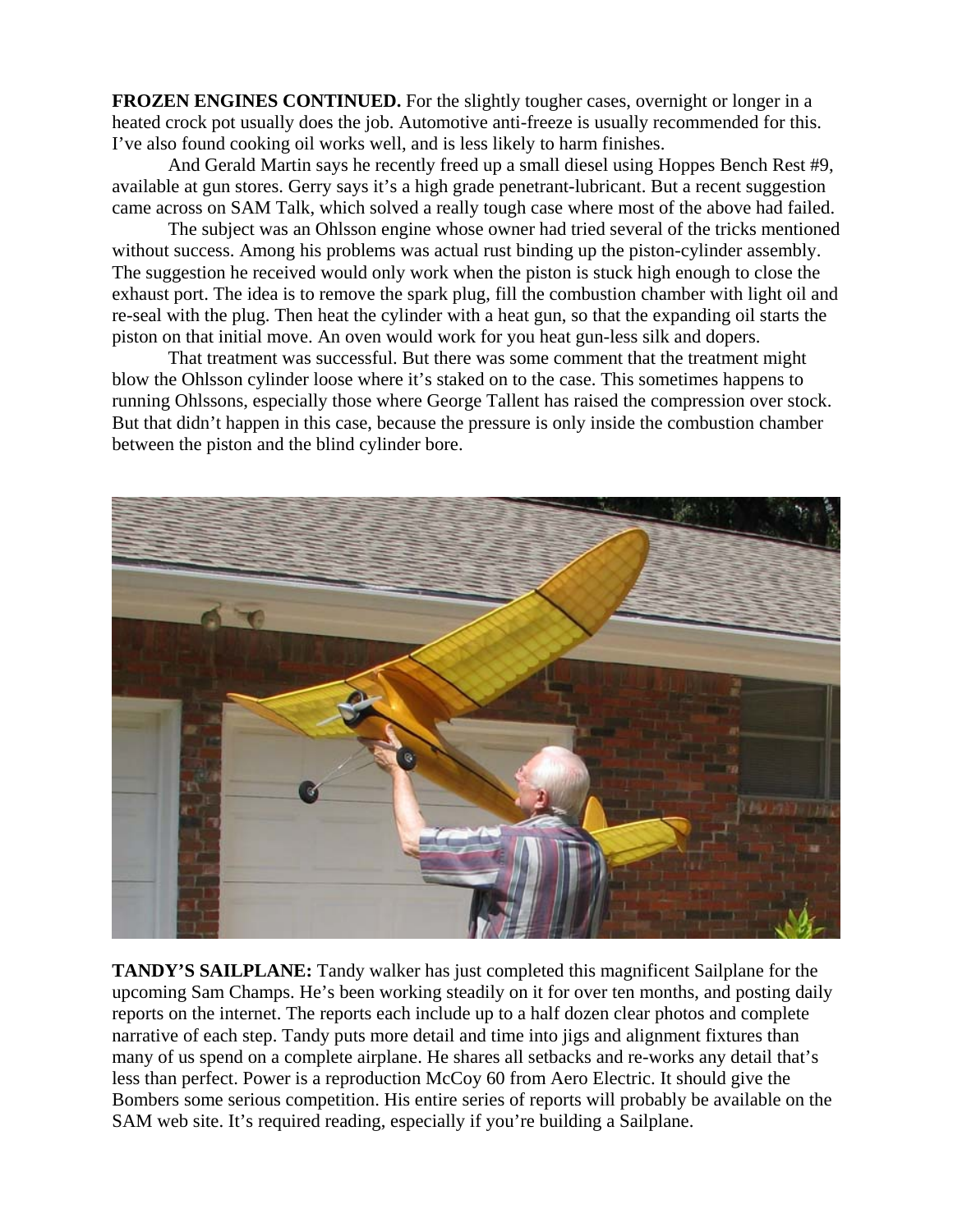

Here's Bill Schmidt's New Ruler if you're looking for an interesting looking design. The WAM newsletter says it's for 1/2A Texaco, but somehow the engine in the photo looks like a Vivell or similar, although it must be a Cox.



Here's Jim Elliott at Taft Launching his rubber powered Jimmy Allen ship. After about five minutes of ever higher circling flight, it got smaller and smaller never to be seen again.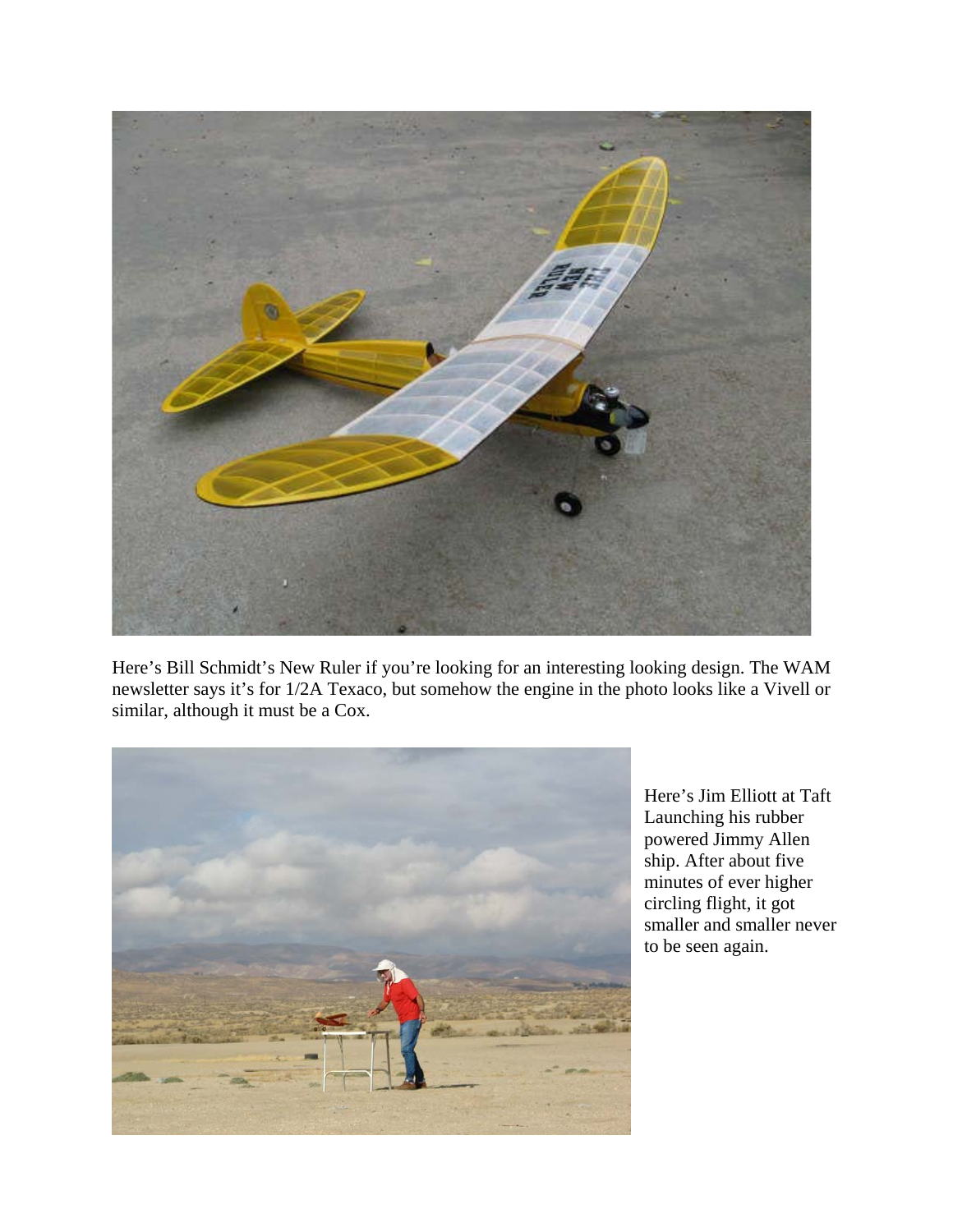

FROM THE HI SIERRA NEWSLETTER: Is this guy nuts or what? OK-I want one.

The four German built model aircraft engines he currently uses provide 200lb of thrust each, enough to enable the 110lb foldable carbon wings, and Yves Rossy in his 120lb flying suit, to climb at 200ft a minute.

#### **Spark Plug Repair By Ol' Charlie Reich**

Almost everyone who uses Champion spark plugs in ignition engines has experienced the problem of the center electrode coming loose from the porcelain and sliding out of the plug. It is not necessary to scrap the plug when this happens. The center electrode can be cemented back in and the plug salvaged.

One method suggested a few years ago by George Aldrich (of "Nobler" fame) was to use Locktite 620 to cement the electrode.

Clean and wash the center electrode thoroughly in alcohol, coat the stem of the electrode with Locktite, insert it, pull it out and re-coat it, and re-insert it into the porcelain. Apply some heat (heat gun, etc.), and allow to set overnight.

Ed's comment: Locktite keeps changing their number designations, so #620 may or may not be easily available. Use whatever is the strongest available. One older tube I have is designated "640 Sleeve and bearing retainer and was the strongest I could find at the time. RLA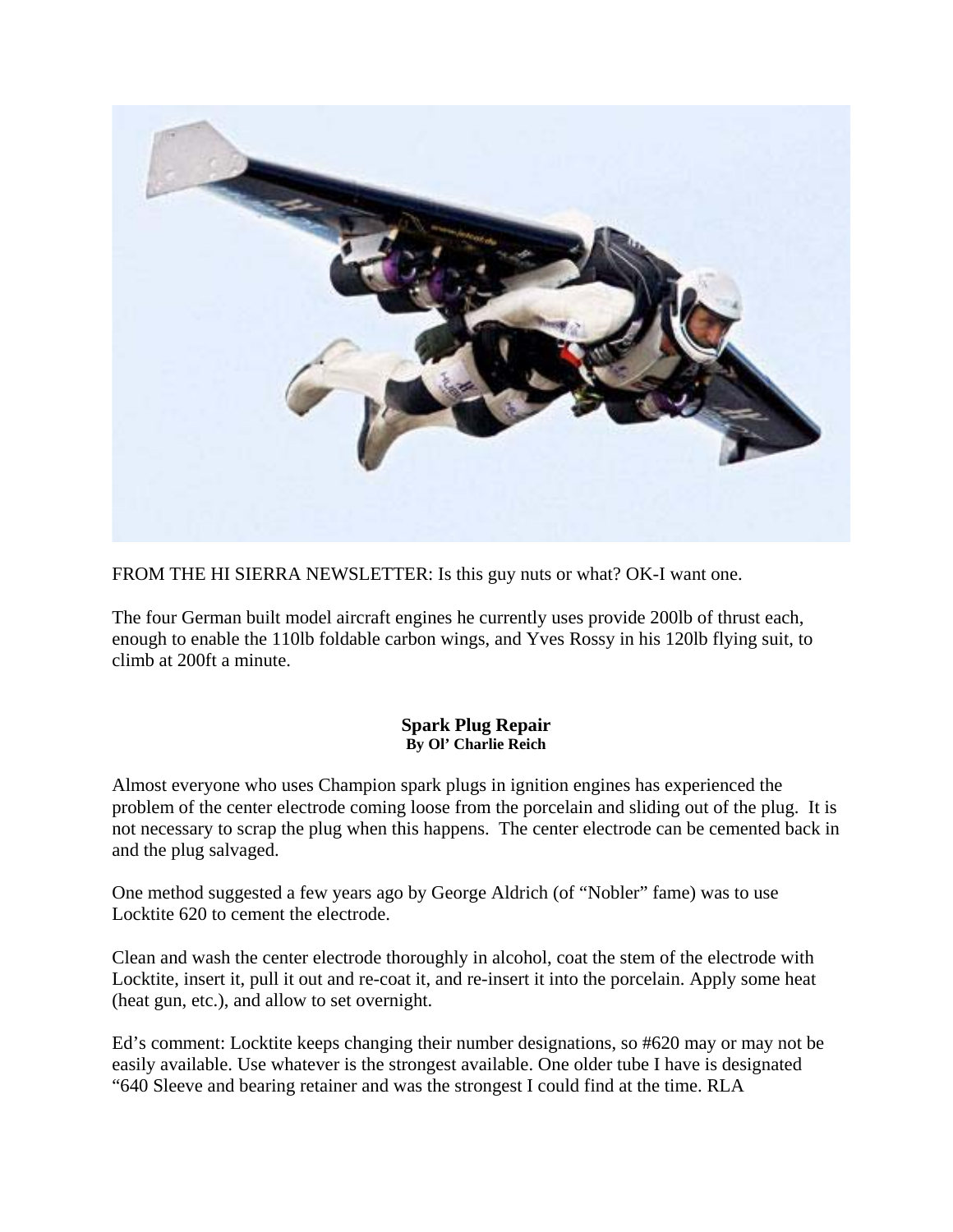### Here are 2 ideas for the '47 O&R mount plate:

From George Tallent: #1: put the plate on upside down to get the thrustline a little closer to what it would be with the lugged case. You will have to file the mount plate a bit at the back end to get it on there.

This 1/4" or so movement of the thrust line didn't really seem very important, but I put one engine together this way anyhow, feeling that GT knows his way around these things. Once the engine was set up that way, I realized that a lugless .23 would now fit on regular .23 spaced beams. With the plate mounted as originally intended, beam mounts need to be spaced quite a bit wider apart because they have to clear the case screw bosses. Better than that, if you drill holes in the plate right up to the edge of the case, you can mount a lugless engine on lugged engine holes. Some spacers are needed now because of needed clearance for the bolt heads from the case and my whiz-bang Harbor Freight miniature cut-off saw made quick work out of cutting equal length pieces of brass tube for that:



Editor's note: This was one of the many items that come across the internet. Sorry, but I forgot who sent it to give credit. It's a useful suggestion, because there are so many different mounting dimensions for O&R's that you need all the versatility you can get. That's just in case you have to change engines to one of another configuration. This scheme would probably work on the O&R 60 also.